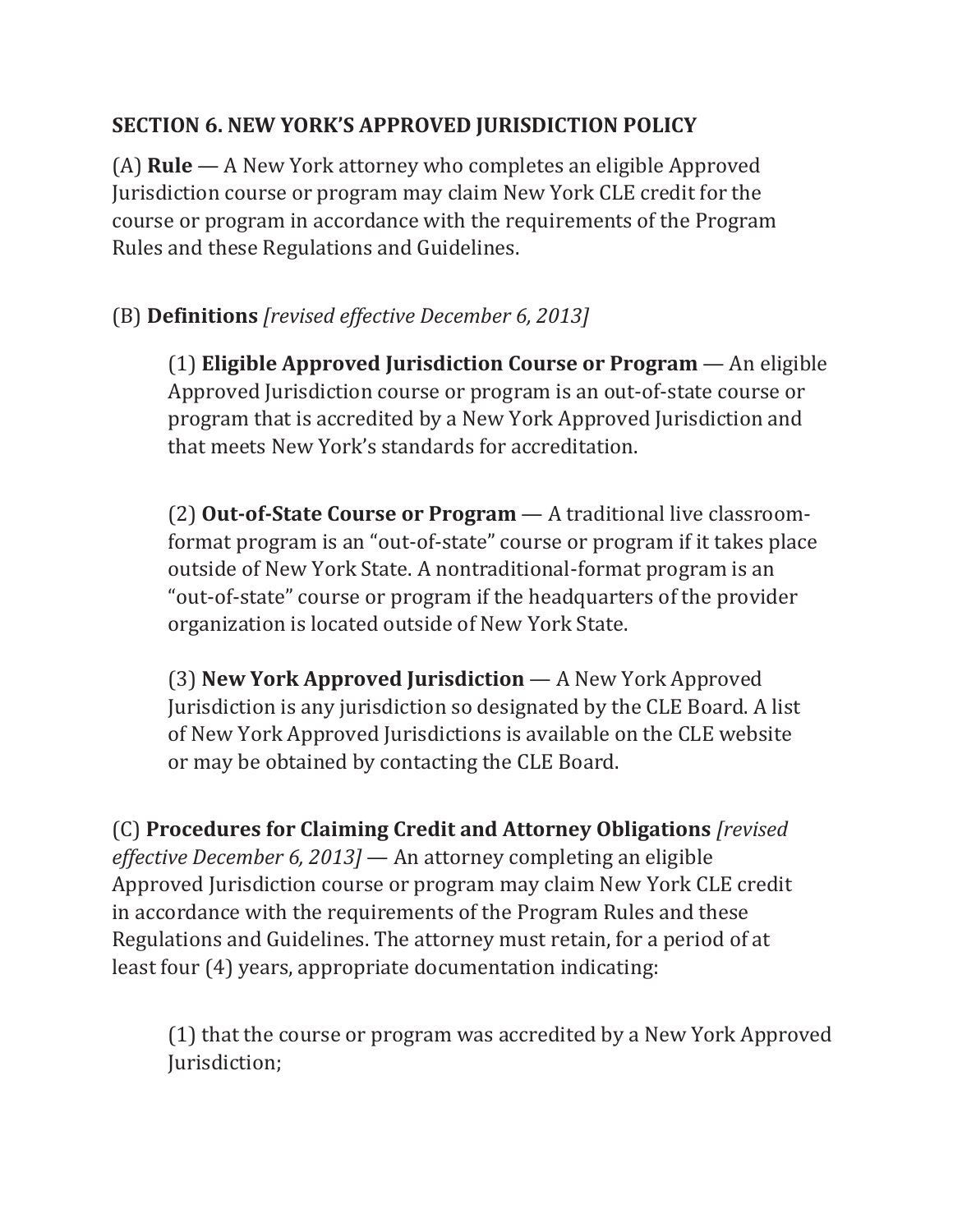(2) that the attorney attended or otherwise participated in the program, specifying the attorney's name, the title, date and location of the course or program, and the number of CLE credit hours earned; and

(3) proof of compliance with New York's standards for accreditation (for details see the CLE website).

(D) **Limitations** — Credit may be claimed only in a manner consistent with the Program Rules and these Regulations and Guidelines.

(1) **Newly Admitted Attorneys** — Newly admitted attorneys who complete eligible Approved Jurisdiction courses or programs may earn CLE credit only in accordance with the requirements of section 2 of these Regulations and Guidelines. (E.g., newly admitted attorneys may not earn New York CLE credit in the skills category for participation in programs offered in a nontraditional format, even if this activity has been approved for credit by an Approved Jurisdiction, as CLE credit is not available to newly admitted attorneys for this activity under these Regulations and Guidelines except as provided in sections 2(C)(1) and 2(F).)

(2) **Attorneys other than Newly Admitted Attorneys** — Attorneys other than newly admitted attorneys may earn credit for completion of eligible Approved Jurisdiction courses or programs only in accordance with the requirements of section 3 of these Regulations and Guidelines. (E.g., New York attorneys may not earn New York CLE credit for reading legal materials, even if this activity has been approved for credit by a New York Approved Jurisdiction, as CLE credit is not available for this activity under these Regulations and Guidelines except as provided in section 3(B).) Credit may be earned for any of the activities set forth in section  $3(D)(1)-(4)$  and  $(7)$ , for an eligible Approved Jurisdiction course or program, to the extent that credit is available under these Regulations and Guidelines.